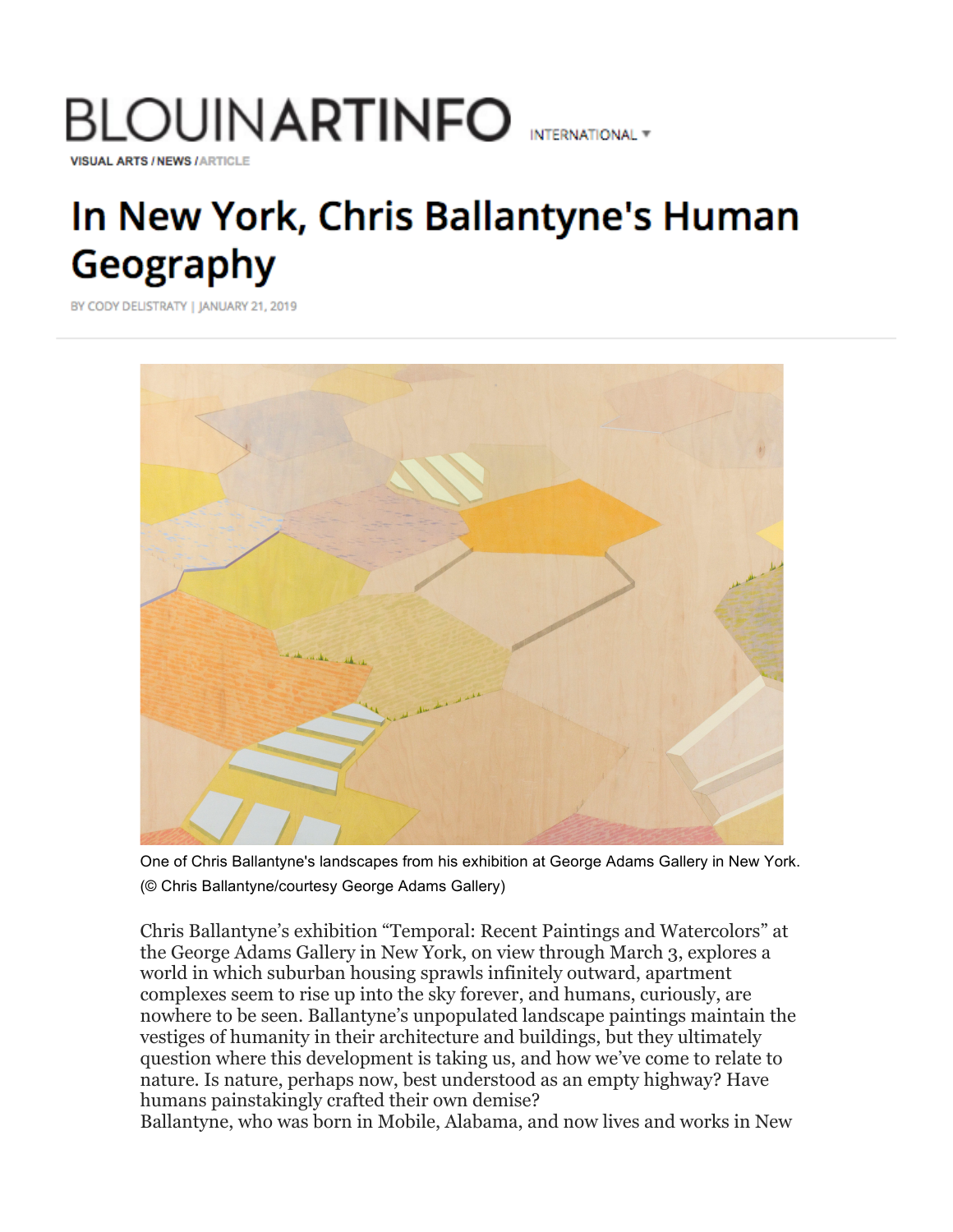York is an exceptionally soft-spoken artist. He's reticent to provide interpretations or easy answers to his paintings and drawings, even as there's much to be taken from them. With colors that evoke Alex Katz and an eye toward a near-apocalyptic future, Ballantyne has come up with one of the most intriguing exhibitions currently on in the United States.

Just before the exhibition opened to the public, Modern Painters spoke to Ballantyne.

# **You grew up in Alabama?**

My dad was in the Coast Guard and we just happened to be stationed down there when I was born. We were there for the first four years of my life, and then every few years, basically, he was transferred to another station, all just within the coastal US. We went from there to Texas, California, Maryland, and back again. That was sort of my continental upbringing.

## **How did all of that jumping around effect your art? One of your central themes is empty suburbia...**

I guess it was always suburban neighborhoods. Every place we lived, they were always sort of around these cities; but, you know, it was just kind of a cold suburban upbringing. I guess it always sort of trapped [me]... even though they were in different places. I sort of got into working on these paintings that kind of use a little bit more of a generic style of architecture.

### **What is it you're trying to evoke then with this current work because it's at once devoid of humans but also has the fingerprints of humanity like architecture and engineering?**

I think I like to leave people out of it just because that leaves it maybe a little bit more open-ended. There are obviously these kind of open spaces or maybe even voids. But I think without people it leaves the narrative maybe more open-ended, less specific. Sometimes, even though there's kind of a peace to it, there's also maybe just a little bit of humor. Kind of a playfulness or something to it as well.

# **How do you see it as playful? With the bright colors?**

Well, maybe, yeah, like you say with color. Also, with some of the buildings they are lifting off, round, kind of floating. Or maybe it's even a little bit vague as to whether they're falling.

### **The title of the exhibition is "Temporal." It seems like a real tip-off to what you're trying to get across—almost apocalyptic, the temporary nature of humans.**

Well, I think a couple of things: when you're in the city, like in San Francisco, maybe New York, that's where people are always in apartments, living in new situations. Also, the landscape itself is different and changing — sort of like with